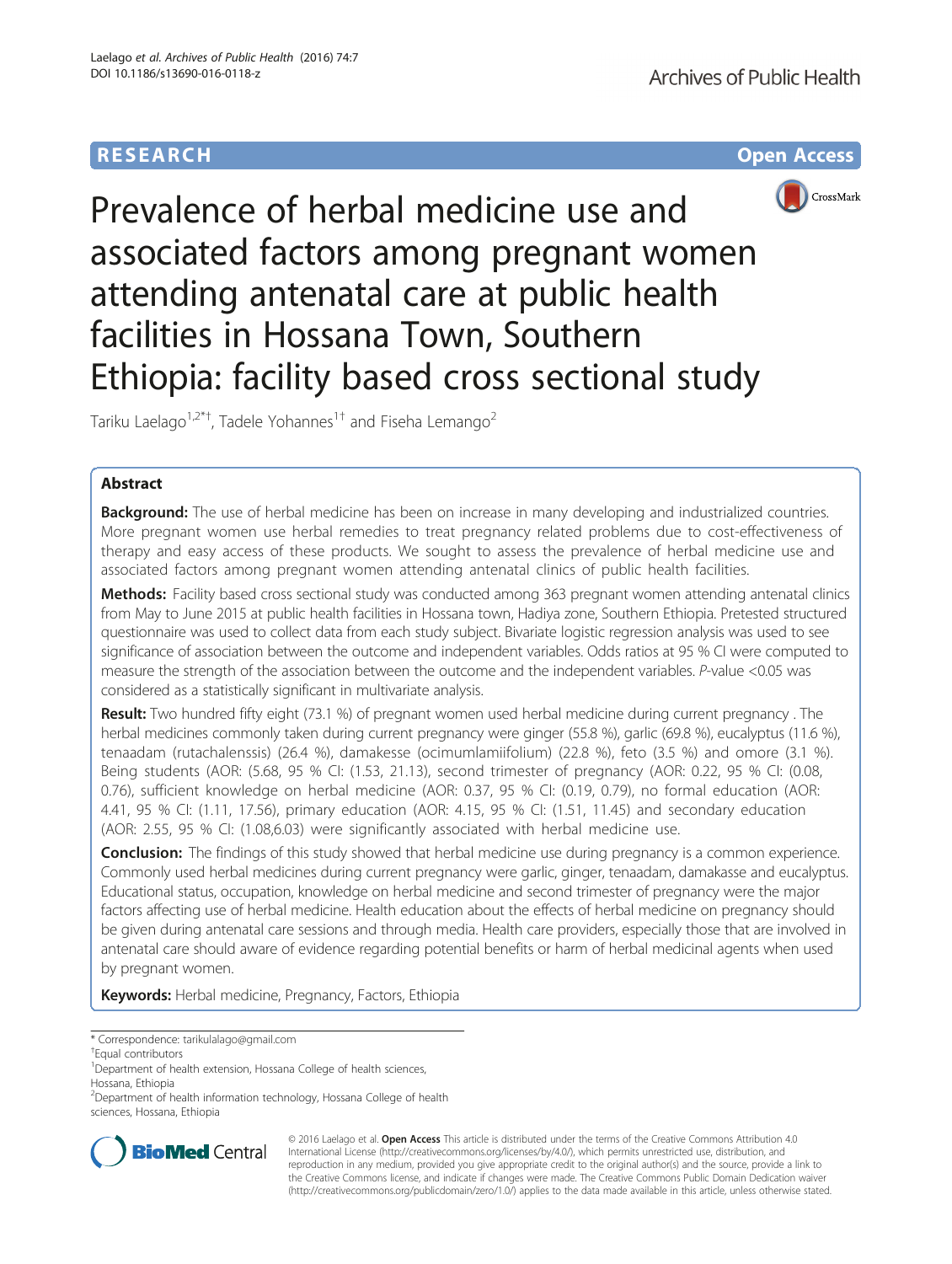## Background

The World Health Organization (WHO) defines traditional medicine as health practices, approaches, knowledge and beliefs incorporating plant, animal and mineral based medicines, spiritual therapies, manual techniques and exercises, applied singularly or in combination to treat, diagnose and prevent illnesses and maintain well-being [[1\]](#page-7-0).

Herbal medicines, which is part of traditional medicines are defined as plant-derived material or preparations perceived to have therapeutic benefits; they often contain raw or processed ingredients from one or more plants [\[2](#page-7-0)]. Herbal medicines include herbs, herbal materials, herbal preparations, and finished herbal products that contain parts of plants or other plant materials as active ingredients [\[3](#page-7-0)]. It is known that between 65 and 80 % of the world's population use herbal medicines as their primary form of health care [[4](#page-7-0)]. Patients who are likely to be at risk from adverse effects of herbal medicines include those who are already prone to difficulties from regularly prescribed medications namely foetus, infants and older children, the elderly, as well as pregnant and lactating women [\[5](#page-7-0)].

In Asian countries such as China, traditional medicine accounts for around 40 % of all health care delivered. In Africa up to 80 % of the population uses traditional medicine to help meet their health care needs [[6\]](#page-7-0). The use of herbal medicine in Africa is associated with a lower level of education, use before the index pregnancy, age, low economic status and trimester of pregnancy [[7, 8\]](#page-7-0).

Up to 80 % of Ethiopian population use traditional medicine. The reasons for traditional medicines uses in Ethiopia are the cultural acceptability of healers and local pharmacopeia's, the relatively low cost of traditional medicine and difficult access to modern health facilities [\[9](#page-7-0)]. Study conducted on use of herbal medicine among pregnant women on one hospital of Ethiopia showed that 69.84 % herbs were used during the first trimester and 4.76 % of women used herbs in all trimesters. Commonly used herbs were ginger (44.36 %), garlic (37.32 %), eucalyptus (9.15 %) and tenaadam (9.15 %) [[10\]](#page-7-0).

Herbal medicines used by pregnant women were self-prepared mostly by mixing different parts of plants, while some took prepared and pre-packaged herbal medicinal products. One of the major reasons cited by pregnant women for taking herbal remedies included higher efficacy of herbal medicines when compared with conventional medicines, safety in pregnancy (because they are natural products), beliefs concerning cultural heritage of herbal medicines and comparatively low cost of herbal medicines [\[11](#page-7-0)].

Studies have also reported different characteristics of women, which makes them more likely to take herbal medicine in pregnancy. These included being older, married, primiparous, having tertiary education, being less educated and severity of nausea and vomiting [\[12](#page-7-0)–[14\]](#page-7-0).

Having recognized the significance of traditional medicine more readily, greater attention has been paid by governments of many developing countries in recent years to promote the widespread application of the practice in health care. This has given a new impetus to relevant research, investment and design of programs in the area in many countries [[15\]](#page-7-0).

The study of herbal medicine use related to maternal health, a public health priority in many African countries including Ethiopia, has been limited. Therefore, the objective of this study was to assess the prevalence of herbal medicine use and associated factors among pregnant women attending antenatal care clinics at public health facilities in Hossana town.

## **Methods**

## Study area

This study was conducted in Hossana town, the capital of Hadiya Zone, SNNPR of Ethiopia. The town is situated 232 Km Southwest of Addis Ababa and 194kms northwest of the regional capital Hawassa. The town has one zonal hospital, three public health centres and 25 clinics of all types. This study was conducted on antenatal clinics of the hospital and the health centres.

In Ethiopia antenatal care is given based on focused antenatal care approach. Focused antenatal care with four visits per pregnancy is mainstreamed at all service delivery levels. It is given in health posts, health Centres, hospitals and clinics.

## Study design and period

Facility based cross sectional study was conducted among 363 pregnant women from May to June 2015.

## Study participants

The source population of the study was the excepted number of pregnant women ( $n = 3984$ ) in the town in 2014. The study population was pregnant women who were attending the antenatal clinics of the public health facilities. Women who were not mentally and physically capable of being interviewed were excluded.

## Sampling

The estimated sample size was 363 pregnant women and it was selected by systematic sampling technique.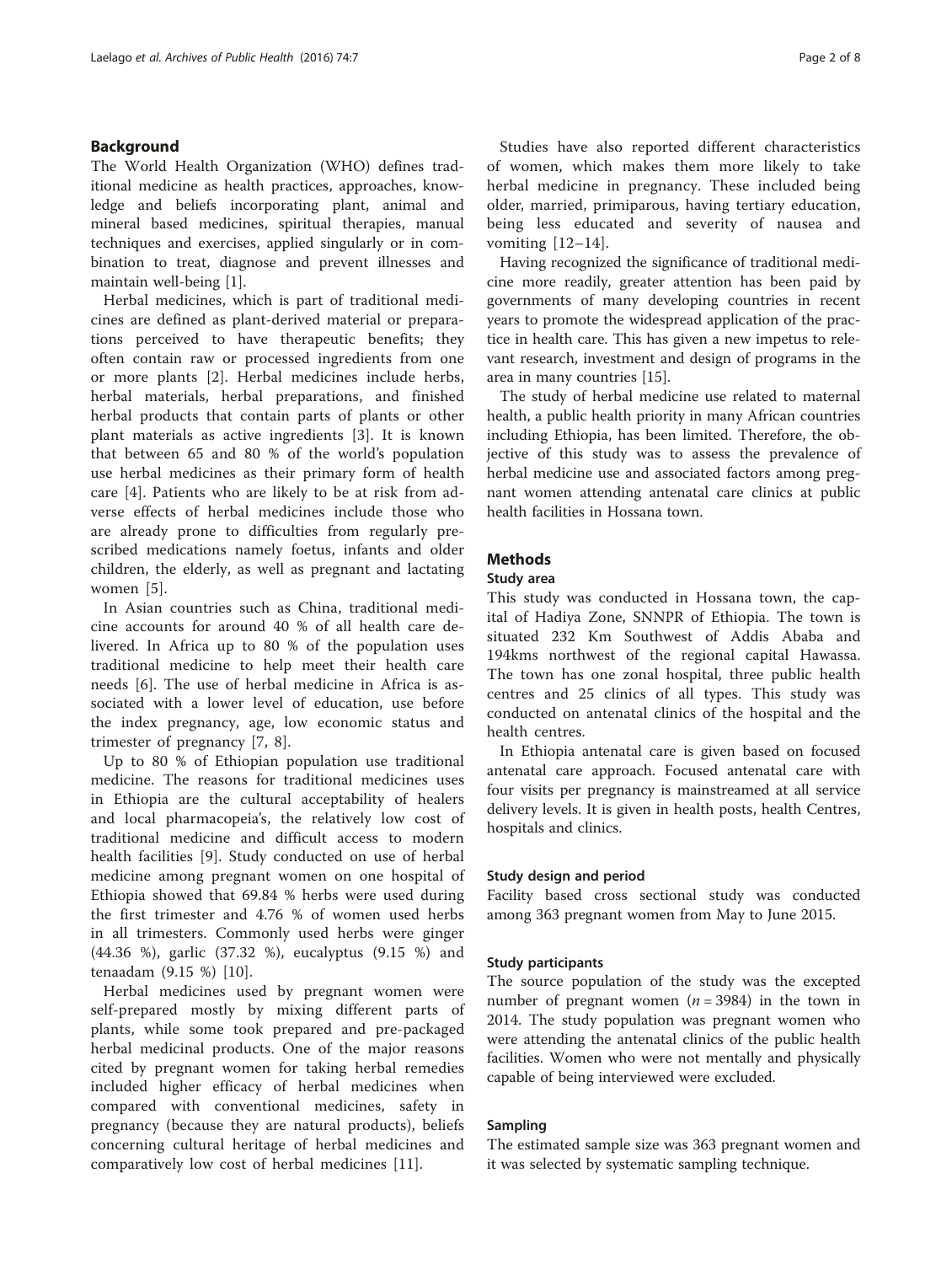## Data collection and measurements

Pretested structured questionnaire was used to collect data from each study subject. Majority of the questions were adopted from related literature with slight modification made in line with the objective of this particular study and to fit to the local context. Data collected on socio-demographic factors includes age, marital status, educational level, monthly income of house hold, occupation and religion of respondents.

On behavioural factors, knowledge and attitude toward herbal medicine use response was sought. Environmental factors that included in study were access to health facility, sources of information and sources to obtain herbal medicine. Knowledge on common herbal medicine use, complication of herbal medicine use to pregnant mother and foetus were obtained.

Data collected on pregnancy related factors includes parity, gravidity, stages of pregnancy and current pregnancy status. Responses were also sought on use of herbs during pregnancy, indication to use, routes and untoward effects of post administration of herbal medicines.

The questionnaire was first prepared in English, translated into Amharic and then re-translated back to English to check for its consistency.

Four nurses and two public health masters were recruited as interviewers and supervisors respectively. Data collectors were trained for 2 days on interviewing techniques, purpose of the study and ethical aspects. Pre-test was carried out on one health facility which was not included in the actual study. Based on the result, data collectors were reoriented and the questionnaire was modified as necessary. The principal investigators and supervisors made a day to day on site supervision during the whole period of data collection.

The women were considered as herbal medicines users if they took the herbal medicines through oral, intravaginal or topical routes. Other preparations that are consumed as nutriments and within routine meal preparation such as food additives were excluded.

The income for study participant was calculated in Ethiopian Birr. The individual respondents income was compared with the mean  $(≥$  mean or  $<$  mean).

Knowledge was measured using 10 items prepared to assess it. Respondents were asked knowledge related questions and right answer was given a value of 1 and for those incorrect answers a value of 0 was given. Then, total score was computed by summing up all the items together. The respondents score was dichotomized as sufficient knowledge or insufficient knowledge.

Sufficient Knowledge ≥ overall mean Insufficient knowledge < overall mean

Attitude was measured using seven items on five points Likert scale ranged from strongly disagree to strongly agree. After computing the mean of all respondents' responses, the mean score of each respondent was dichotomized as have positive attitude or negative attitude.

Positive attitude ≥ mean Negative attitude < mean

#### Data processing and analysis

Data were entered into Epi-Data version 3.1 [\[16](#page-7-0)], then, it was exported into SPSS version 16.0 statistical software for analysis [[17\]](#page-7-0). Different frequency tables and descriptive summaries were used to describe the study variables. Bivariate logistic regression analysis was used to see significance of association between the outcome and independent variables. Variables with *p*-value < $0.05$  in bivariate analysis were transferred to multivariate logistic regression. Odds ratios at 95 % CI were computed to measure the strength of the association between the outcome and the explanatory variables. P-values less than 0.05 were considered as statistical significant in the multivariate analysis.

## Ethical considerations

Prior to data collection, appropriate ethical clearance was taken from ethical clearance committee of Hossana College of Health Sciences. The study included patients that had given informed consent before data collection. In order to establish anonymous linkage, only the codes, not the names of the respondents, were registered on the questionnaire. During the training of data collectors and supervisor ethical issues was addressed as important component of the research.

## Results

#### Socio-demographic characteristics

Of the 363 pregnant women attending the antenatal care clinic, 353 (97 %) gave an informed consent and were included in the study. The study included pregnant women irrespective of trimester. Majority of the respondents 344 (97.5 %) were married. Concerning educational level; 129 (36.5 %) of the respondents attended primary education (grade 1–8) and 129 (36.5 %) respondents' educational level was secondary education (grade 9–12). Based on the finding minimum, mean and maximum ages of the respondents were 16, 25.4, and 40 years respectively with SD of 4.1. The mean family income of the respondents was 2116.22 Ethiopian birr per month. The minimum and the maximum family income per month was 200 and 9,900 ETB respectively. One hundred eight seven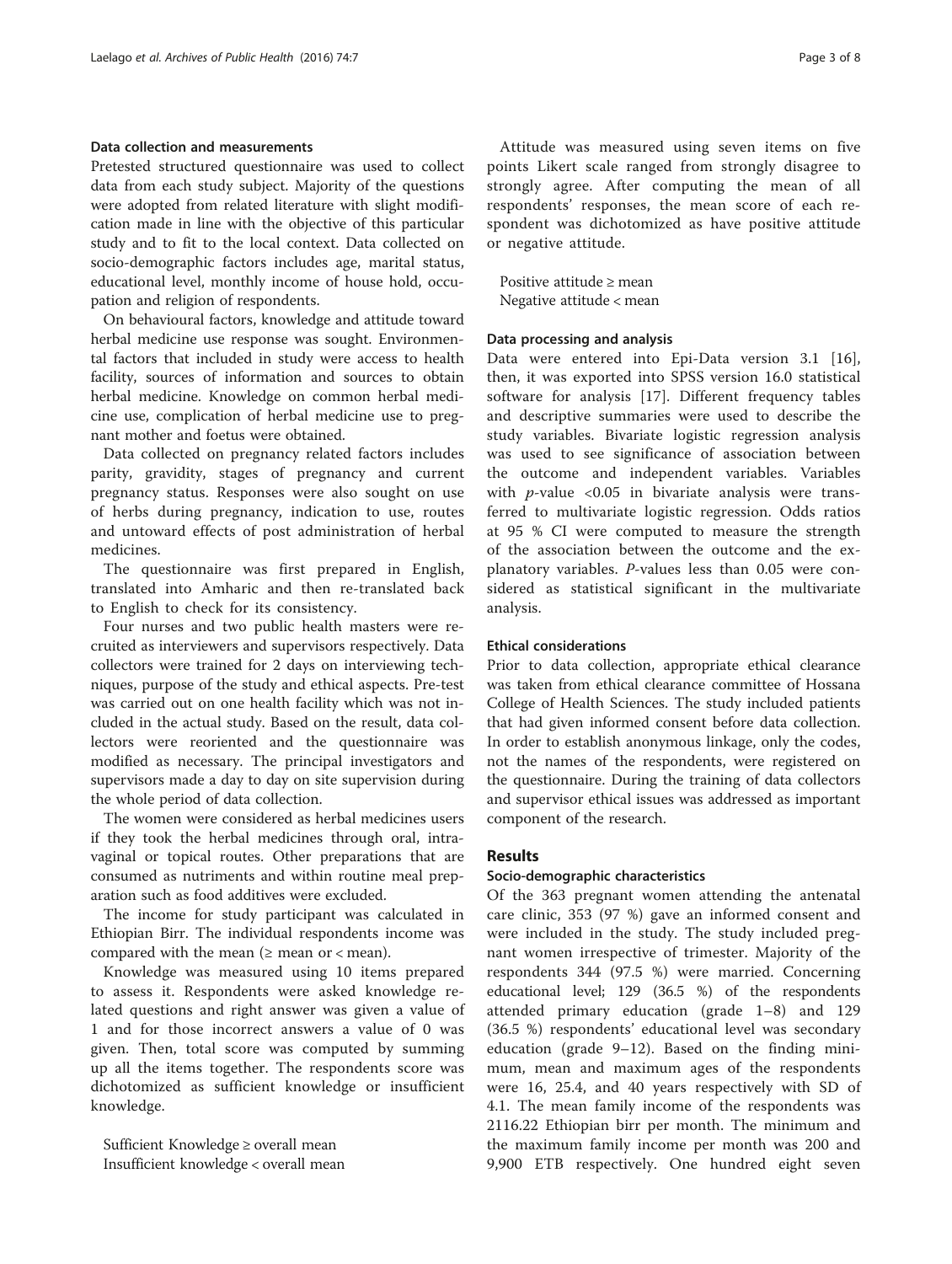<span id="page-3-0"></span>(53.0 %) of the pregnant women were housewives. Majority of respondents 238 (67.4 %) were protestant religion followers (Table 1).

Table 1 Socio-demographic characteristics of the respondents, Hossana, June,  $2015(N - 353)$ 

| Variables                             | Total (N and %) |
|---------------------------------------|-----------------|
| Marital status( $n = 353$ )           |                 |
| Married                               | 344 (97.5 %)    |
| Single                                | 4(1.1%          |
| Divorced                              | 5 (1.4 %)       |
| Occupation( $n = 353$ )               |                 |
| Housewives                            | 187 (53.0 %)    |
| Students                              | 16 (4.5 %)      |
| Privately owned business              | 61 (17.3 %)     |
| Government employee                   | 62 (17.6 %)     |
| Non-governmental employee             | 15 (4.2 %)      |
| Others*                               | 12 (3.4 %)      |
| Religion( $n = 353$ )                 |                 |
| Protestants                           | 238 (67.4 %)    |
| Orthodox                              | 81 (22.9 %)     |
| Muslims                               | 22 (6.2 %)      |
| Catholics                             | 12 (3.4 %)      |
| Educational Status( $n = 353$ )       |                 |
| No formal education                   | 35 (9.9 %)      |
| $primary(1-8)$                        | 129 (36.5 %)    |
| Secondary (9-12)                      | 129 (36.5 %)    |
| More than secondary education         | 60 (17.0 %)     |
| Average monthly income ( $n = 340$ )  |                 |
| $<$ 2116.2 ETB                        | 209 (61.5 %)    |
| ≥2116.2 ETB                           | 131 (38.5 %)    |
| Current pregnancy status( $n = 353$ ) |                 |
| Planned                               | 273 (77.3 %)    |
| Unplanned                             | 80 (22.7 %)     |
| Gravidity ( $n = 353$ )               |                 |
| 1-2 pregnancy                         | 252 (71.4 %)    |
| 3-4 pregnancy                         | 74 (21 %)       |
| >4 pregnancy                          | 27 (7.6 %)      |
| Parity( $n = 197$ )                   |                 |
| 1-2 children                          | 150 (76.1 %)    |
| 3-4 children                          | 36 (18.3 %)     |
| >4 children                           | 11 (5.6 %)      |
| Trimester of pregnancy( $n = 353$ )   |                 |
| First trimester                       | 17 (4.8 %)      |
| Second trimester                      | 147 (41.6 %)    |
| Third trimester                       | 189 (53.5 %)    |

## Prevalence of herbal medicine use

Of the respondents, 258 (73.1 %) with 95 % CI :( 68.1–78.1) used herbal medicine during current pregnancy. From those who took herbal preparations during current pregnancy, 189 (53.5 %) used in the third trimester (Table 2).

The herbal preparations that had taken by the respondents during the current pregnancy were ginger 144 (55.8 %), garlic 180 (69.8 %), eucalyptus 30 (11.6 %), tenaadam 68 (26.4 %), damakesse 59 (22.8 %), feto 9 (3.5 %), omore 8 (3.1 %) and others (anamura, barewa, duba fire, limich, tosign (thymus serrulatus) 13 (5.0 %) (Fig. [1](#page-4-0)).

Indications for using the herbal medicine during pregnancy were nausea 82 (31.8 %), vomiting 42 (16.3 %), abdominal pain 64 (24.8 %), cold 185 (71.7 %), malaria 8 (3.1 %) and others (amoebiasis, fever, taeniasis, typhoid fever, tonsillitis, diarrhoea) 55 (21.3 %).

## Knowledge and attitude of pregnant women on herbal medicine use

From the participants included in this study, 92.1 % of the respondents heard about herbal medicine from different sources. With respect to knowledge on herbal medicine,

Table 2 Utilization of herbal medicine among the respondents, Hossana, June, 2015

| Variables<br>Total (N and %)                                     |              |  |  |  |
|------------------------------------------------------------------|--------------|--|--|--|
| Herbal medicine use during current pregnancy ( $n = 353$ )       |              |  |  |  |
| Yes                                                              | 258 (73.1 %) |  |  |  |
| No                                                               | 95 (26.9 %)  |  |  |  |
| Reasons to use herbal medicine over other medicine ( $n = 258$ ) |              |  |  |  |
| Safe in pregnancy                                                | 42 (16.3 %)  |  |  |  |
| Cheap                                                            | 24 (9.3 %)   |  |  |  |
| Accessible<br>106 (41.1 %)                                       |              |  |  |  |
| Effective                                                        | 101 (39.1 %) |  |  |  |
| Routes through which herbal medicines were used ( $n = 258$ )    |              |  |  |  |
| Oral                                                             | 219 (84.9 %) |  |  |  |
| Topical                                                          | 26(10.1)     |  |  |  |
| Others*                                                          | 13 (5 %)     |  |  |  |
| Experienced untoward effect on post administration ( $n = 258$ ) |              |  |  |  |
| Yes                                                              | 21 (8.1 %    |  |  |  |
| No                                                               | 237 (91.9 %) |  |  |  |
| Untoward effects on post administration ( $n = 21$ )**           |              |  |  |  |
| Burning sensation                                                | 9(43%)       |  |  |  |
| Vomiting                                                         | 7(33.3%)     |  |  |  |
| <b>Dizziness</b>                                                 | 4 (19.0 %)   |  |  |  |
| Malaise                                                          | 4 (19.0 %)   |  |  |  |
| Headache                                                         | 3(14.3)      |  |  |  |
| Others***                                                        | 5(23.8%)     |  |  |  |

\*intra-vaginal, intranasal

\*\*More than one response

\*\*\*diarrhoea, abdominal pain, rashes

\*Others: preachers, daily labourers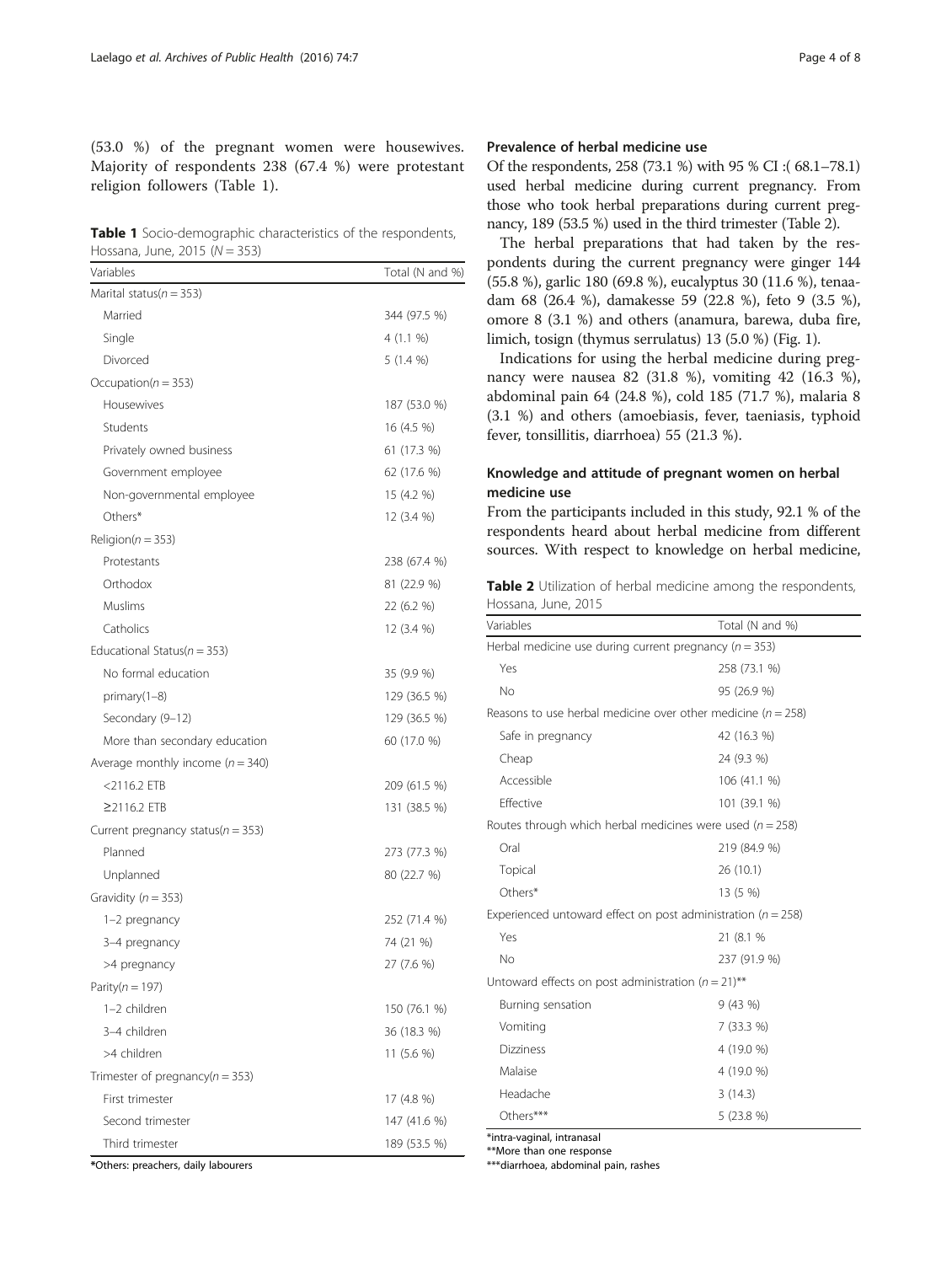<span id="page-4-0"></span>

80.7 % of the respondents had sufficient knowledge on herbal medicine. From the respondents, 169 (47.9 %), 114 (32.3 %), 105 (29.7 %) raised abortion, excessive uterine contraction, uterine rupture respectively as possible complications of herbal medicine use.

Out of 353 respondents, 184 (52.1 %) had positive attitude and 169 (47.9 %) had negative attitude towards herbal medicine use (Table 3).

#### Pregnancy related factors

Concerning current pregnancy status, around three fourth 273 (77.3 %) were planned pregnancy and the rest 80 (22.7 %) were unplanned. Out of the 353 respondents, 150 (76.1 %) of women had 1–2 children. From the pregnant women included in this study, 71.4 % of women became pregnant 1–2 times. Regarding trimester, around half 189 (53.5 %) of the respondents were in the third trimester (Table [1\)](#page-3-0).

#### Environmental factors

Out of the respondents, 214 (60.6 %) had access to health facility in less than five kilometres and only few 28 (7.8 %) walk more than 10 km to get nearby health facility. Concerning source of information, nearly half 159 (49.2 %) of the respondents obtained information about herbal medicine from parents/relatives. From those women who used herbal medicine during pregnancy, 105 (41.5 %) got from market places and 76 (29.5 %) prepared by themselves (Table [4\)](#page-5-0).

## Factors associated with herbal medicine use

Selected variables that were significantly associated at the bivariate analysis were further examined in the in multivariate logistic regression to see their relative effects on the use of herbal medicine.

|  |  |                                   | Table 3 Knowledge and attitude of pregnant women on herbal |  |  |
|--|--|-----------------------------------|------------------------------------------------------------|--|--|
|  |  | medicine use, Hossana, June, 2015 |                                                            |  |  |

| Variables                                          | Total (N and %), $N = 353$ |  |  |  |
|----------------------------------------------------|----------------------------|--|--|--|
| Knowledge on herbal medicine                       |                            |  |  |  |
| Sufficient knowledge                               | 285 (80.7 %)               |  |  |  |
| Insufficient knowledge                             | 68 (19.3 %)                |  |  |  |
| Heard about herbal medicine                        |                            |  |  |  |
| Yes                                                | 323 (92.1 %)               |  |  |  |
| No                                                 | 28 (7.9 %)                 |  |  |  |
| Types of herbal medicine respondents knew*         |                            |  |  |  |
| Garlic (Allium sativum)                            | 270 (76.5 %)               |  |  |  |
| Ginger (zingiberofficinale)                        | 253 (71.7 %)               |  |  |  |
| Eucalyptus                                         | 159 (45 %)                 |  |  |  |
| Tenaadam (Rutachalenssis)                          | 233 (66 %)                 |  |  |  |
| Damakesse (ocimumlamiifolium)                      | 81 (25 %)                  |  |  |  |
| Omore                                              | $10(2.8\%)$                |  |  |  |
| Others**                                           | 31 (8.5 %)                 |  |  |  |
| Possible complications replied by the respondents* |                            |  |  |  |
| Abortion                                           | 169 (47.9 %)               |  |  |  |
| Excessive uterine contraction                      | 114 (32.3 %)               |  |  |  |
| Uterine rupture                                    | 105 (29.7 %)               |  |  |  |
| Attitude                                           |                            |  |  |  |
| Positive                                           | 184 (52.1 %)               |  |  |  |
| Negative                                           | 169 (47.9 %)               |  |  |  |

\*More than one possible answers were used

\*\*berawa, feto, duba fire, tosign, limich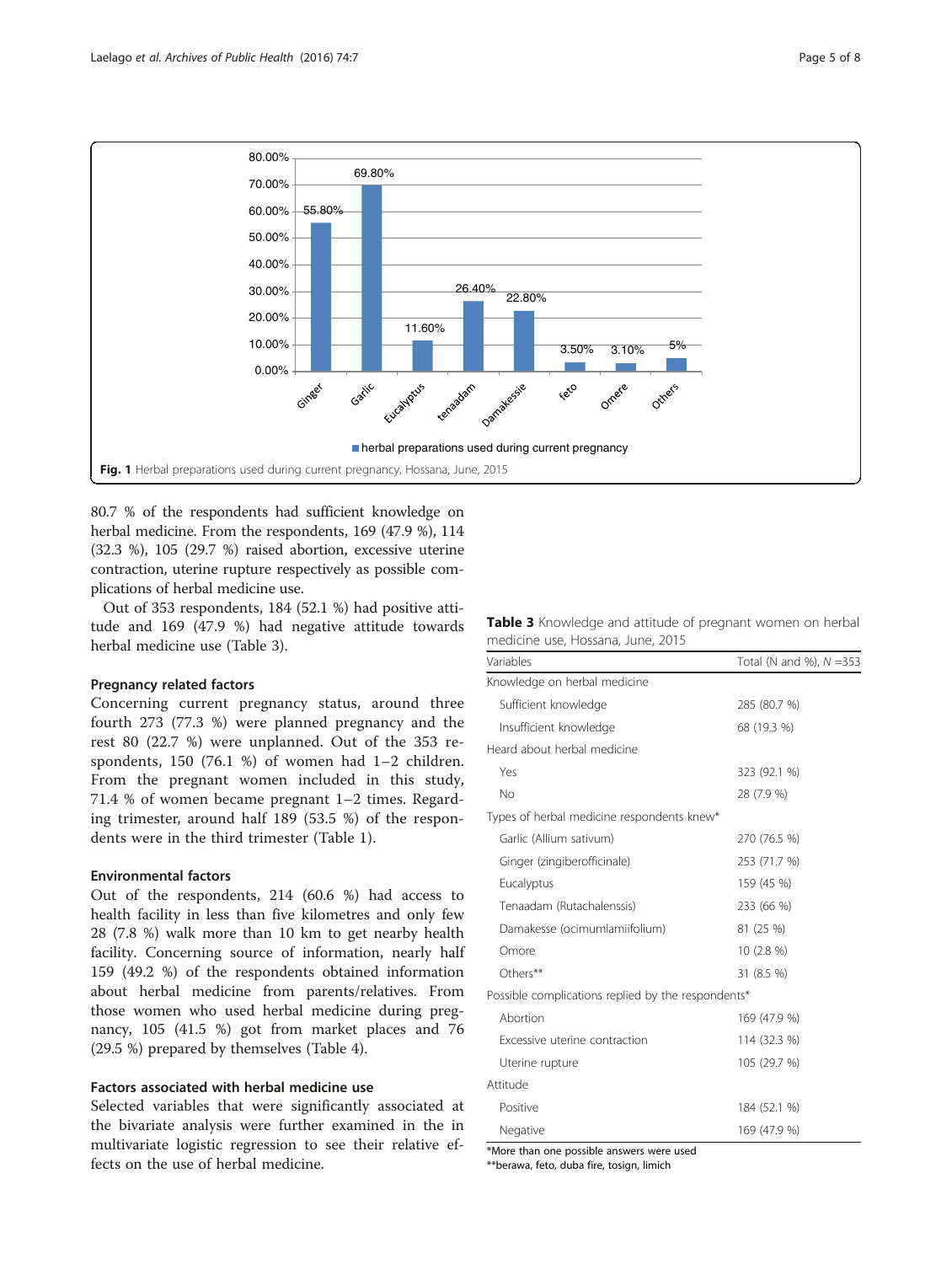<span id="page-5-0"></span>

| Table 4 Environmental factors among pregnant women, |  |  |
|-----------------------------------------------------|--|--|
| Hossana, June, 2015                                 |  |  |

| Variables                                        | Total (N and %) |
|--------------------------------------------------|-----------------|
| Access to health facility ( $n = 353$ )          |                 |
| 55 km                                            | 214 (60.6 %)    |
| $5-10$ km                                        | 111 (31.4 %)    |
| $>10$ km                                         | 28 (7.8 %)      |
| Source of information $(n = 323)^*$              |                 |
| Parents/relatives                                | 159 (49.2 %)    |
| Health professionals                             | 16 (5 %)        |
| Neighbours                                       | 109 (33.7 %)    |
| Herbalist                                        | 28 (8.7 %)      |
| Others**                                         | 41 (12.7 %)     |
| Sources to obtain herbal medicine ( $n = 258$ )* |                 |
| Self-preparation                                 | 76 (29.5 %)     |
| Traditional herbalist                            | 30 (11.6 %)     |
| Work places                                      | 18 (7 %)        |
| Market places                                    | 107 (41.5 %)    |
| Neighbours                                       | 67 (26 %)       |
| Others**                                         | 55 (21.3 %)     |

\*More than one possible answer was used

\*\*Friends, mass media

Result of bivariate analysis showed that educational status  $(p < 0.001)$ , occupation  $(p < 0.001)$ , average monthly income ( $p < 0.05$ ), knowledge ( $p < 0.05$ ), attitude of the respondents towards herbal medicine ( $p \le 0.001$ ) and trimester of pregnancy  $(p < 0.05)$  as candidates for multivariate analysis at  $p$ -value <0.05 (Table [5](#page-6-0)).

In multivariate logistic regression analysis educational status, occupation of respondents, knowledge on use of herbal medicine and trimester of pregnancy were significantly associated with herbal medicine use (Table [5](#page-6-0)).

Pregnant women who had no formal education were 4.4 times higher to use herbal medicine as compared to those women who attend more than secondary education(AOR: 4.41, 95 % CI: (1.107, 17.556)). Pregnant who had primary education were 4.1 times higher to use herbal medicine as compared to those who attended more than secondary education (AOR: 4.15, 95 % CI: (1.506, 11.447)) and pregnant women who attended secondary education were 2.6 folds higher to use herbal medicine during the current pregnancy as compared to those who do attended more than secondary (AOR: 2.55, 95 % CI: (1.083, 6.025)).

The odds of using herbal medicine during pregnancy was 5.7 folds higher in students as compared to housewives (AOR: (5.68, 95 % CI: (1.528, 21.129)).

Respondents who had sufficient knowledge on herbal medicine use were 63 % less likely to use herbal medicine during pregnancy as those who had insufficient knowledge on herbal medicine (AOR: 0.37, 95 % CI: (0.189, 0.789). Respondents who were in the second trimester were 78 % less likely to use herbal medicine as compared to those who were in the first trimester (AOR: 0.22, 95 % CI: (0.078, 0.762)).

## **Discussion**

In this study an attempt has been made to assess the prevalence of herbal medicine use and associated factors among pregnant women attending antenatal clinics.

The findings of this study revealed that 73.1 % (95 % CI :( 68.1 %, 78.1 %)) used herbal medicine during current pregnancy, this is higher than the findings of study conducted at Nekemte hospital, Western Ethiopia, which reported as 50.4 % [\[10](#page-7-0)]. It was also around 2 folds higher than the survey report at Ulleval University hospital in Oslo in 2004, which showed herbal medicine use as 36 % [\[8](#page-7-0), [18](#page-7-0)]. This may be due to accessibility, affordability and/or safety of the herbs at different districts of the country. It also may be due to difference in culture, tradition and ready access to health care.

This study showed commonly used herbal medicines during pregnancy as garlic (68.80 %), ginger (55.80 %), tenaadam (26.4 %), damakasse (22.8 %) and eucalyptus (11.6 %) which is in line with the findings of study conducted at Nekemte hospital, Western Ethiopia in which ginger (44.36 %), garlic (37.32 %), eucalyptus (9.15 %) and tenaadam (9.15 %) but study conducted in Northern Nigeria showed only garlic and ginger as commonly used herbal medicine during pregnancy[\[8](#page-7-0), [10\]](#page-7-0). This may due to the accessibility of herbs. There is also difference in geographical location hence this will affect the plants commonly grow in the countries.

The likelihood of herbal medicine use was 2.6, 4.1 and 4.4 folds higher among women who attended secondary, primary and no formal education respectively as compared to those who did attend more than secondary education. This finding is in line with the results of a study conducted on use of herbal medicine among pregnant women on antenatal care at Nekemte hospital, Western Ethiopia which showed education has significant association with use of herbal medicine [[10\]](#page-7-0). Study conducted at Mbeya referral hospital and Northern Nigeria among women attending antenatal clinic showed the use of herbal medicines during pregnancy was associated with low education level of pregnant women [[8, 19](#page-7-0)]. The higher educational attainment in this study group may explain the lower prevalence of herbal medicine use.

The odds of using herbal medicine during pregnancy were 5.7 folds higher in students as compared to housewives. This is similar with the findings of results of a multinational study in which women who were currently students were more likely to use herbal medicines than other women [\[20](#page-7-0)].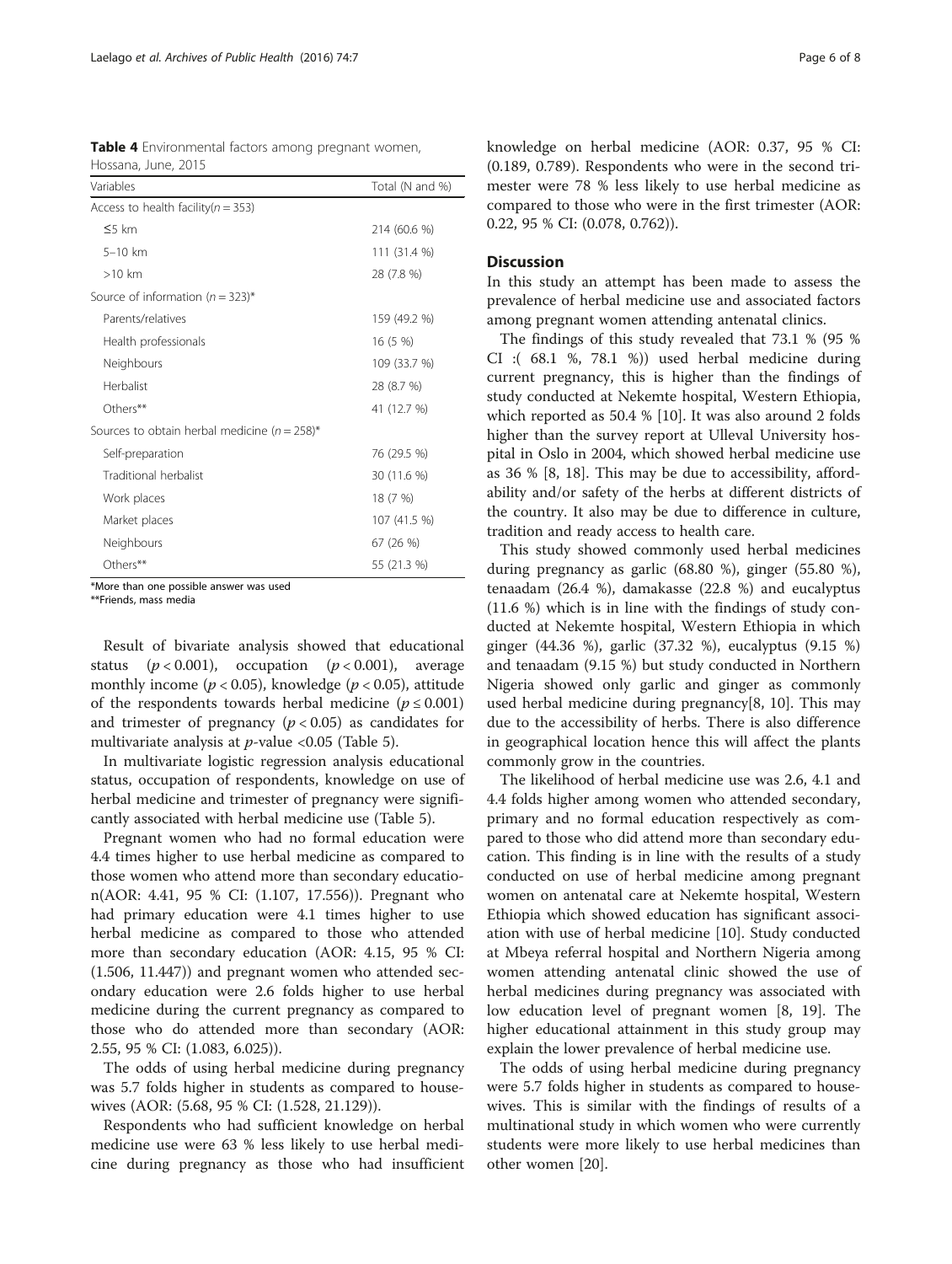| Variable                                | Use of herbal medicine N (%) |              |                        |                         |  |
|-----------------------------------------|------------------------------|--------------|------------------------|-------------------------|--|
|                                         | No                           | Yes          | COR at 95 % CI         | AOR at 95 % CI          |  |
| <b>Educational status</b>               |                              |              |                        |                         |  |
| No formal education                     | 6(17.1%                      | 29 (82.9 %)  | 6.77 (2.445,18.726)*   | 4.41 (1.107,17.556)***  |  |
| Primary                                 | 18 (14 %)                    | 111 (86 %)   | 8.63 (4.223,17.651)*   | 4.15 (1.506,11.447)**   |  |
| Secondary                               | 36 (27.9 %)                  | 93 (72.1 %)  | 3.62 (1.904,6.869)*    | 2.55 (1.083,6.025)***   |  |
| More than secondary                     | 35 (58.3 %)                  | 25 (41.7 %)  | 1                      | 1                       |  |
| Occupation                              |                              |              |                        |                         |  |
| Housewife                               | 28 (15.0 %)                  | 159 (85.0 %) | $\mathbf{1}$           | $\mathbf{1}$            |  |
| Students                                | 7(43.8%)                     | 9(56.2%      | 5.68 (1.709,18.868)*** | 5.68 (1.528,21.129)***  |  |
| Privately owned business                | 16 (26.2 %)                  | 45 (73.8 %)  | 1.29 (0.286,5.774)     | 1.26 (0.231,6.858)      |  |
| Governmental employee                   | 31 (50 %)                    | 31 (50 %)    | 2.81 (.792,9.987)      | 2.55 (0.640,10.164)     |  |
| Non-governmental employee               | 7 (46.7 %)                   | 8 (53.3 %)   | 1.00 (0.290,3.443)     | 1.63 (0.376,7.068)      |  |
| Others                                  | 6 (50 %)                     | 6 (50 %)     | 1.14 (0.250,5.224)     | 1.97 (0.356,11.067)     |  |
| Average monthly income                  |                              |              |                        |                         |  |
| $<$ 2116.22                             | 47 (35.9 %)                  | 84 (64.1 %)  | 1                      | 1                       |  |
| $\geq$ 2116.22                          | 43 (20.6 %)                  | 166 (79.4 %) | 2.16 (1.323,3.525)**   | 1.07 (0.579,1.9770      |  |
| Knowledge on use of herbal medicine     |                              |              |                        |                         |  |
| Insufficient knowledge                  | 26 (38.2 %)                  | 42 (61.8 %)  | $\mathbf{1}$           | 1                       |  |
| Sufficient knowledge                    | 69 (24.2 %)                  | 216 (75.8 %) | 0.516 (0.295,0.903)*** | 0.37 (0.189,0.789)**    |  |
| Attitude towards use of herbal medicine |                              |              |                        |                         |  |
| Negative attitude                       | 32 (18.9 %)                  | 137 (81.1 %) | $\mathbf{1}$           | 1                       |  |
| Positive attitude                       | 63 (34.2 %)                  | 121 (65.8 %) | 2.23 (1.365,3.641)*    | 1.67 (0.941,2.972)      |  |
| Trimester of pregnancy                  |                              |              |                        |                         |  |
| First trimester                         | 9 (52.9 %)                   | 8 (47.1 %)   | $\mathbf{1}$           | 1                       |  |
| Second trimester                        | 44 (29.9 %)                  | 103 (70.1 %) | 0.25 (0.092,0.699)**   | 0.22 (0.078,0.762)***   |  |
| Third trimester                         | 42 (22.2 %)                  | 147 (77.8 %) | 0.67 (0.409,1.094)     | $0.74$ $(0.414, 1.312)$ |  |

<span id="page-6-0"></span>Table 5 Factors associated with the utilization of herbal medicine, Hossana, June, 2015

Significant at  $p \le 0.001^*$ ;  $p < 0.005^{**}$ ;  $p < 0.05^{***}$ 

Respondents who had sufficient knowledge on herbal medicine use were 63 % less likely to use herbal medicine during pregnancy as those who had insufficient knowledge on herbal medicine. This finding is in line with the results of a study done in tertiary hospital in Northern Nigeria which revealed that knowledge on herbal medicine had significant association with its use [[18\]](#page-7-0).

Respondents who were in the second trimester were less likely to use herbal medicine as compared to those who were in the first trimester but herbal medicine use have no association with third trimester pregnancy. The findings were in line with the study done in Nigeria which showed that, herbal medicine use by pregnant women had a statistically significant association with use in first and second trimesters of pregnancy but not with third trimester [[20](#page-7-0)]. These findings raise concerns about fetal safety because this is a critical period of fetal organogenesis and maturation [\[21](#page-7-0)].

#### Strength and limitation of the study

The high response rate (97 %) and exploring some herbs that were not studied previously are strength of the study. There are limitations to this study. Like all selfreported exposure assessments, under reporting is very likely. As it is cross-sectional, it fails to show seasonal variability in the use of herbal medicine.

## Conclusion

The findings of this study showed that herbal medicine use during pregnancy is a common experience. Almost three out of four women used herbal medicine during current pregnancy. Commonly used herbal medicines during current pregnancy were garlic, ginger, tenaadam, damakasse and eucalyptus. Educational status, occupation of the respondents, knowledge on herbal medicine and trimester of pregnancy were the major factors affecting use of herbal medicine.

Health education about the effects of herbal medicine on pregnancy should be given during ANC sessions and